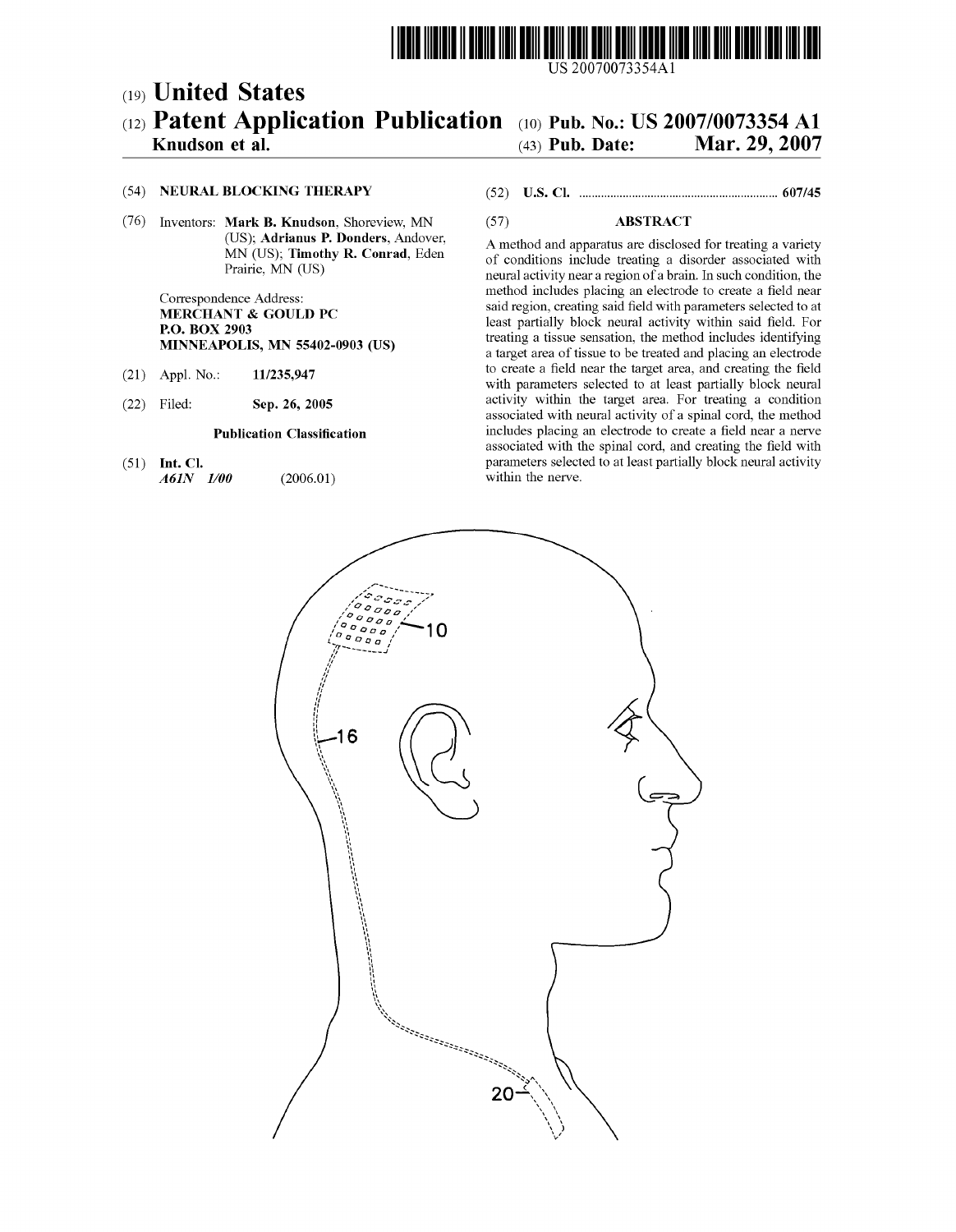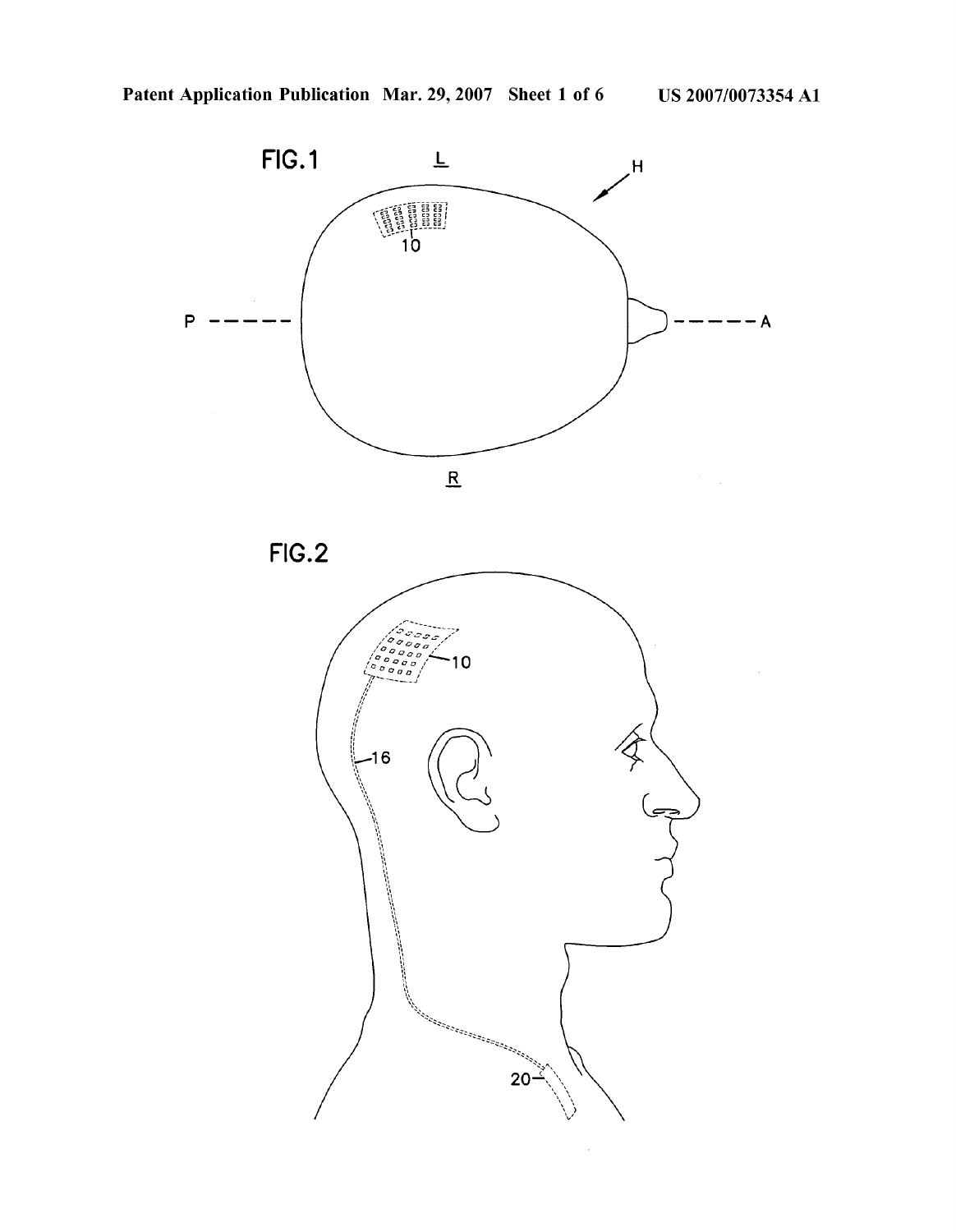

FIG.4

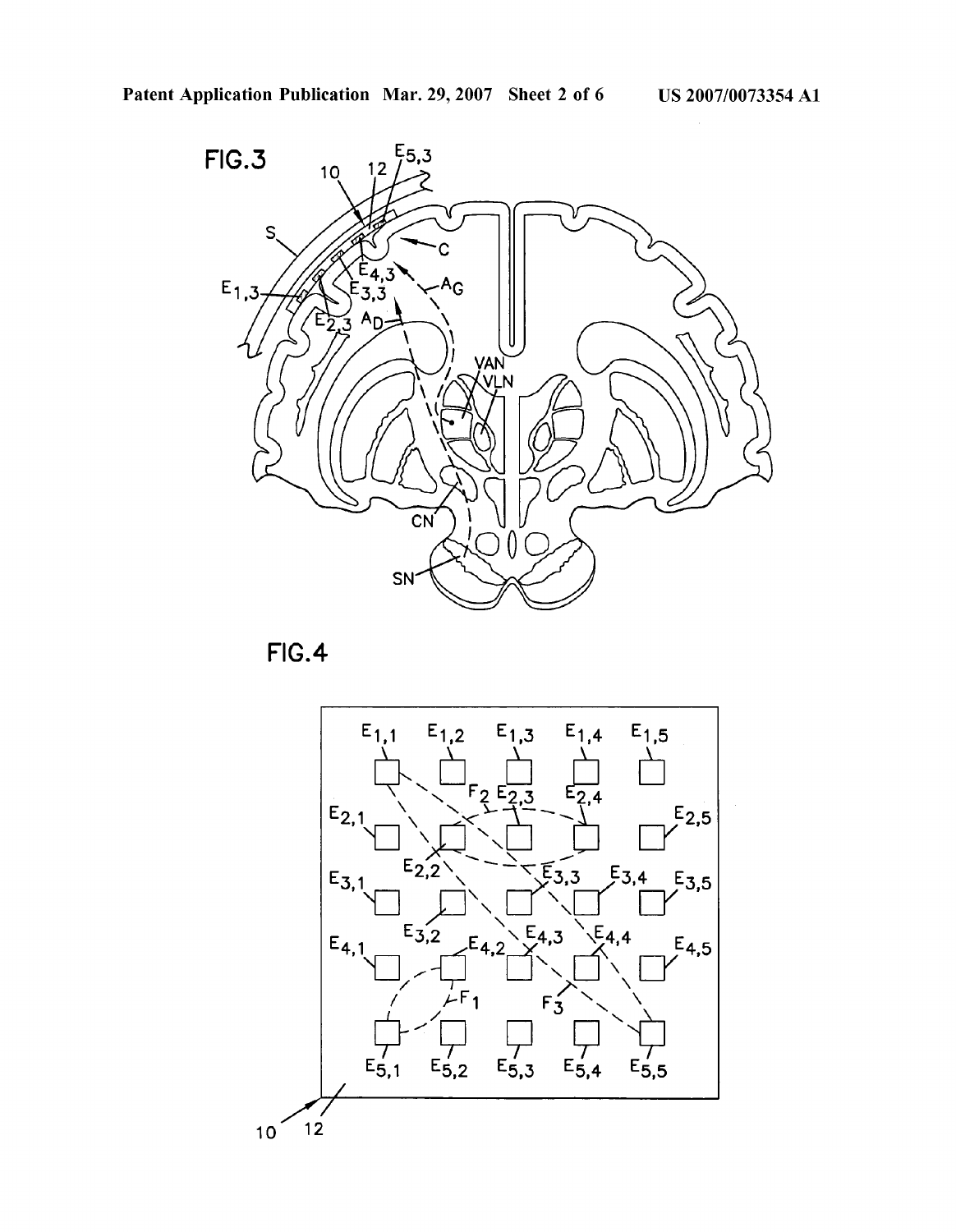







FIG.7

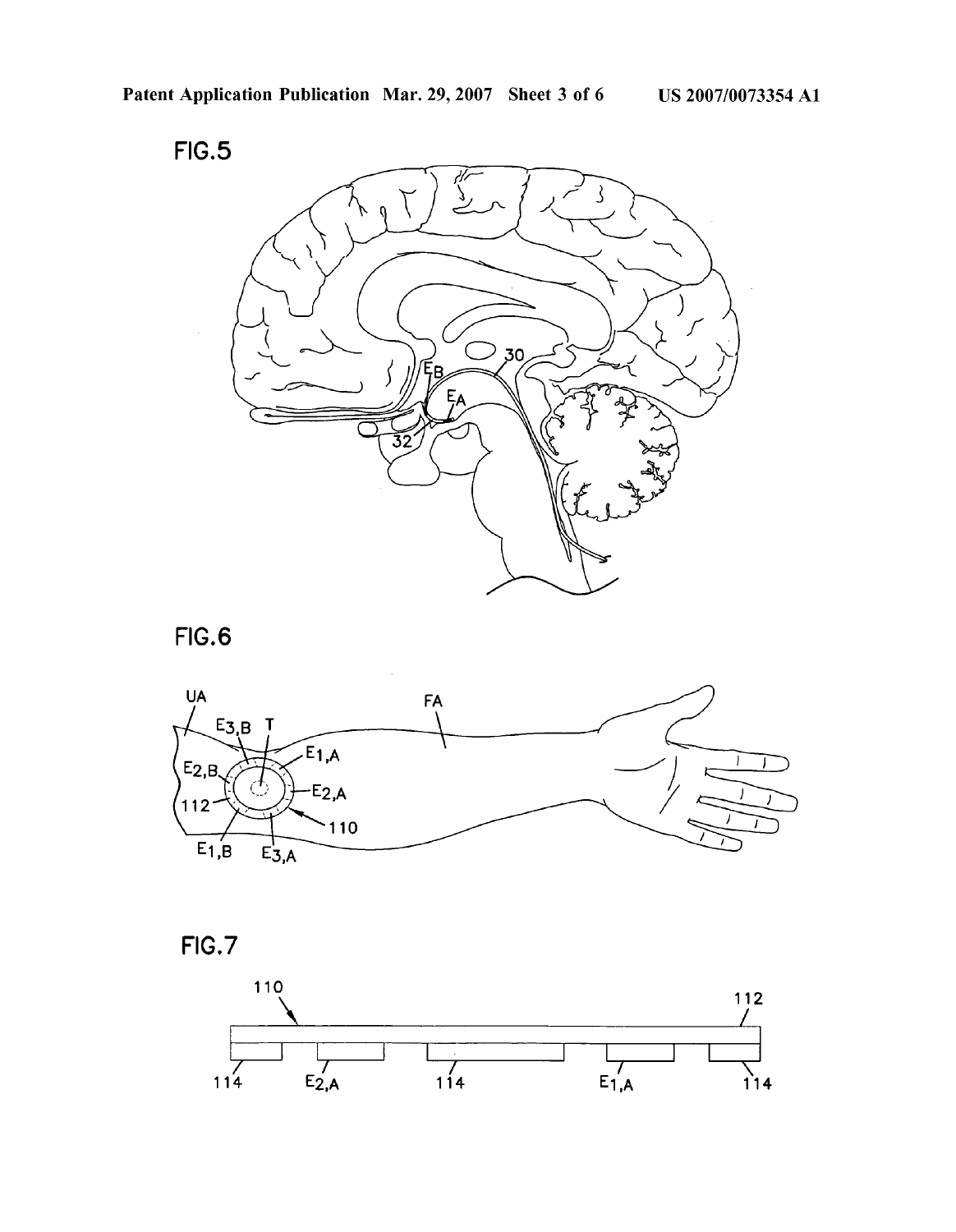

**FIG.8** 

**CURRENT**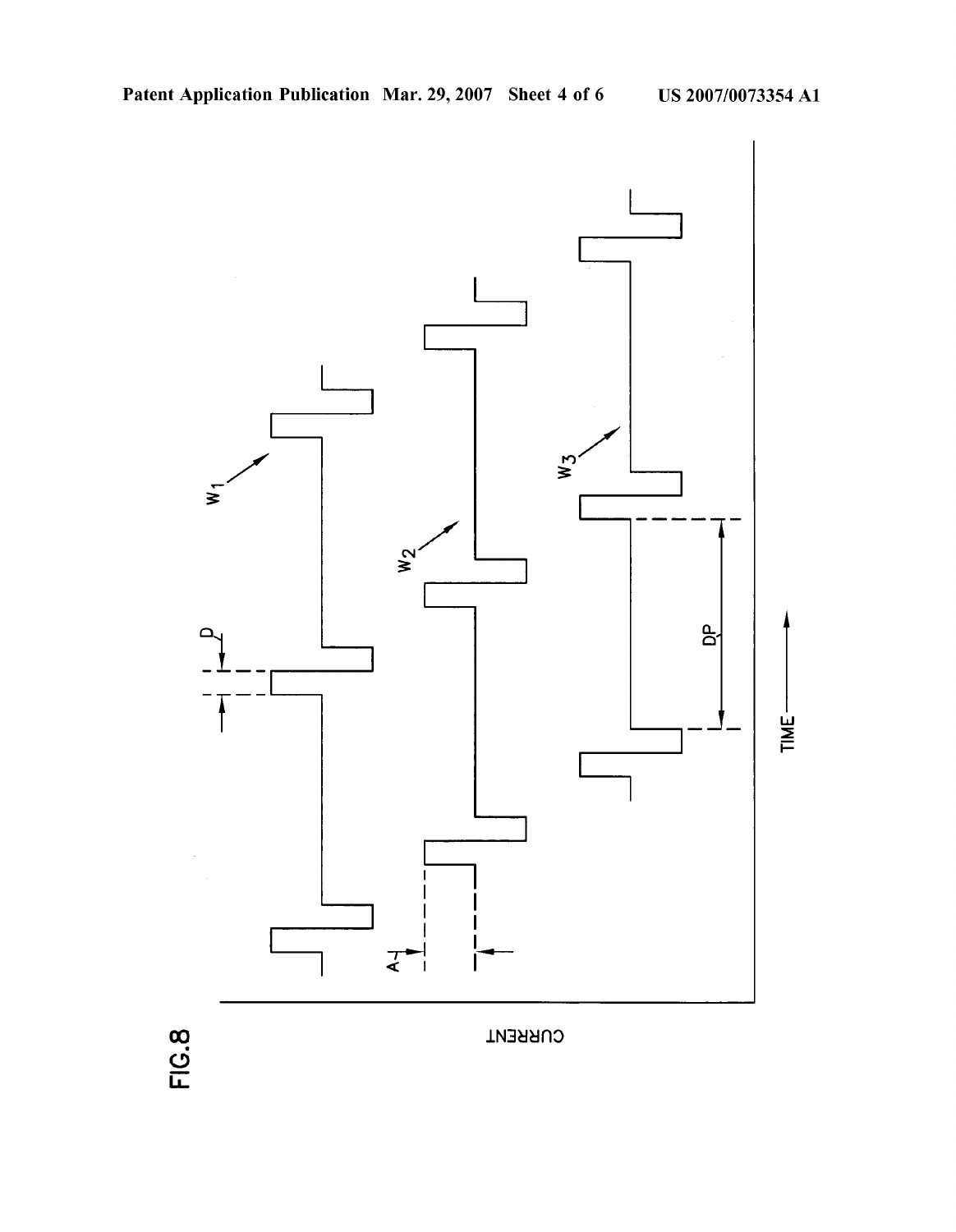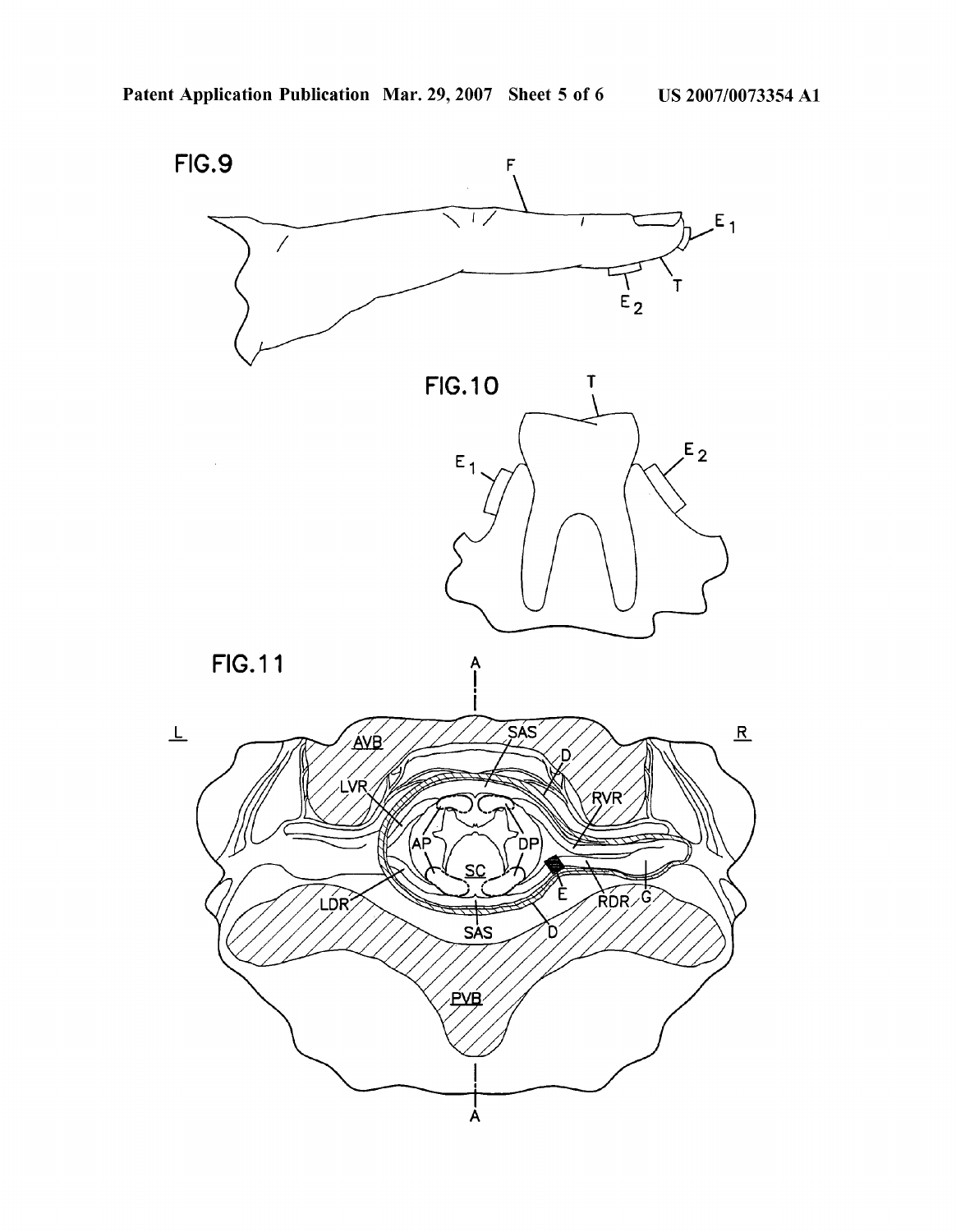

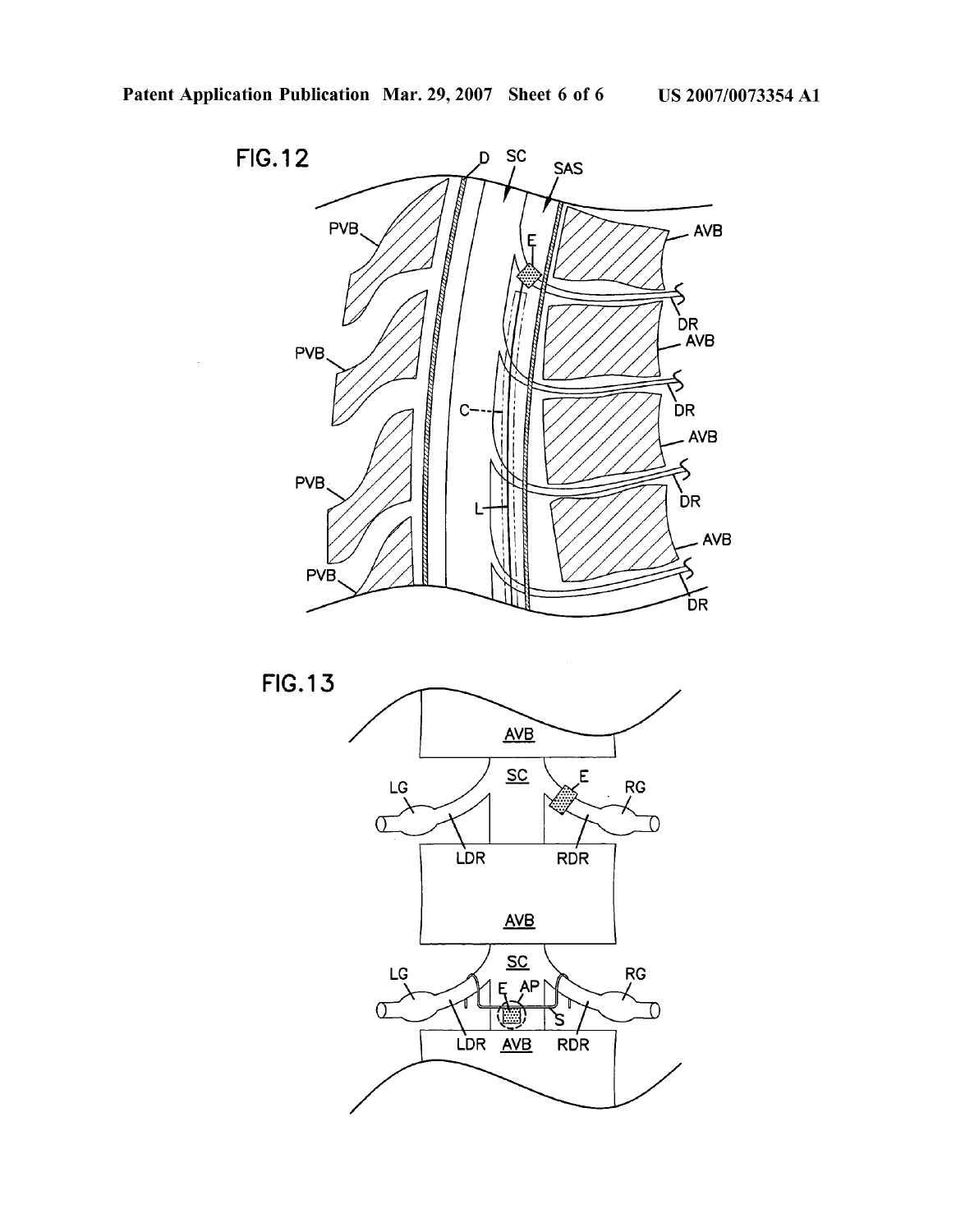#### NEURAL BLOCKING THERAPY

I. BACKGROUND OF THE INVENTION

[0001] 1. Field of the Invention

[0002] This application pertains to method and apparatus for treating conditions associated With neuronal activity.

[0003] 2. Description of the Prior Art

[0004] a. Neural Stimulation Treatments

[0005] The prior art contains numerous examples of treat ments involving stimulation signals to nerves, muscles or organs for treating a Wide variety of medical disorders.

[0006] US. Pat. Nos. 4,702,254 and 5,229,569 (both assigned to Cyberonics, Inc.) describe various central ner vous system (CNS) treatments using electrical stimulation applied to the vagus nerve. For example, the '254 patent describes treatment of epilepsy. The '569 patent describes treatment of neuropsychiatric disorders. U.S. patent application Publ. No. 2003/0144709 (also assigned to Cyberon ics, Inc.) describes treatment of pain through nerve stimu lation.

[0007] US. patent application publication No. 2004/ 0243205 A1 to Keravel et al. published Dec. 2, 2004 and assigned to Medtronic, Inc., Minneapolis, Minn., USA (incorporated herein by reference) describes a paddle lead with multiple electrodes. The paddle is placed beneath the skull overlying a target area of the cerebral cortex. The electrodes record somaestheic-evoked potentials. The same electrodes may be used for a stimulation therapy.

[0008] Nerve stimulation and muscle stimulation have been suggested for treating gastro-intestinal (GI) disorders. Treatments of gastrointestinal diseases through nerve stimu lation have been suggested. For example, U.S. Pat. No. 6,238,423 to Bardy dated May 29, 2001 describes a consti pation treatment involving electrical stimulation of the muscles or related nerves of the gut. U.S. Pat. No. 6,571,127 to Ben-Haim et al. dated May 27, 2003 describes increasing motility by applying an electrical field to the GI tract. U.S. Pat. No. 5,540,730 to Terry, Jr. et al., dated Jul. 30, 1996 describes a motility treatment involving vagal stimulation to alter GI contractions in response to a sense condition indica tive of need for treatment. US. Pat. No. 6,610,713 to Tracey dated Aug. 26, 2003 describes inhibiting release of a proin flammatory cytokine by treating a cell with a cholinergic agonist by stimulating efferent vagus nerve activity to inhibit the inflammatory cytokine cascade. U.S. Pat. No. 6,622,047 to Barret et al dated Sep. 16, 2003 described obesity treat ment through vagal stimulation.

#### [0009] b. Neural Blocking

[0010] The fore-going treatments are stimulation for treatments. For those applying a signal to a nerve, the signal parameters (pulse Width, frequency and amplitude) are selected to initiate neural action potentials to be propagated along the nerve to an organ (e.g., brain or stomach).

[0011] Not all electrical signals applied to nerves are stimulation signals. Certain parameters can result in a signal that inhibits the nerve or blocks the propagation of action potentials along the nerve.

[0012] Many different forms of nerve blocking are known. The present invention is an improvement upon a neural blocking to avoid antidromic influences during stimulation or to otherwise down-regulate nerve activity. Cryogenic nerve blocking of the vagus is described in Dapoigny et al., "Vagal influence on colonic motor activity in conscious nonhuman primates", Am. J. Physiol, 262: G231-G236 (1992). Electrically induced nerve blocking is described in Van Den Honert, et al., "Generation of Unidirectionally Propagated Action Potentials in a Peripheral Nerve by Brief Stimuli", Science, Vol. 206, pp. 1311-1312. An electrical nerve block is described in Solomonow, et al., "Control of Muscle Contractile Force through Indirect High-Frequency Stimulation", Am. J. of Physical Medicine, Vol. 62, No. 2, pp. 71-82 (1983) and Petrofsky, et al., "Impact of Recruit ment Order on Electrode Design for Neural Prosthetics of Skeletal Muscle", Am. J. of Physical Medicine, Vol. 60, No. 5, pp. 243-253 (1981). Aneural prosthesis With an electrical nerve block is also described in US. Patent Application Publication No. US 2002/0055779 A1 to Andrews published May 9, 2002. A cryogenic vagal block and resulting effect on gastric emptying are described in Paterson C A, et al., "Determinants of Occurrence and Volume of Transpyloric FloW During Gastric Emptying of Liquids in Dogs: Impor tance of Vagal Input", Dig Dis Sci, (2000); 45:1509-1516.

[0013] A frequency of the blocking signal is greater than a 200 HZ threshold and, preferably, greater than 500 HZ. SolomonoW, et al. "control of muscle contractile force through indirect high-frequency stimulation", American Journal of Physical Medicine, Volume 62, No. 2, pages 71-82 (1983). Higher frequencies of as high as 5,000 HZ result in more consistent neural conduction block. Kilgore, et al., "Nerve Conduction Block Utilizing High-Frequency Alternating Current", Medical and Biological Engineering and Computing, Vol. 24, pp. 394-406 (2004).

[0014] The nerve conduction block is applied with electrical signals selected to block the entire cross-section of the nerve (for example, both afferent, efferent, myelinated and non-myelinated fibers) at the site of applying the blocking signal (as opposed to selected sub-groups of nerve fibers or just afferent and not efferent or vice versa).

[0015] c. Use of Neural Blocking in Treatments

[0016] US. Pat. No. 5,188,104 to Wernicke et. al. Dated Feb. 23, 1993 describes sub-selection of fibers in a nerve by selecting a treatment frequency by Which blocks certain nerve fiber types in the nerve while stimulating other nerve fiber types. Since certain fibers are stimulated while other fibers are blocked, there is no cross-section inhibition or blocking of the entire nerve and all of its nerve fiber types (for example, both afferent, efferent, myelinated and nonmyelinated fibers).

[0017] US. Pat. No. 6,684,105 to Cohen et al. dated Jan. 27, 2004 (assigned to Biocontrol Medical Ltd.) teaches collision blocking in Which a stimulation signal is applied to a nerves and an appropriately timed stimulus is applied to nerve to create neural impulses Which collide With and thereby block propagation of the stimulation signal in a given direction. No therapy is achieved by the blocking. Such blocking avoids adverse side effects associated With permitting the stimulation signal propagating in an undes ired direction to an organ not targeted for therapy.

[0018] U.S. patent application Publ. No. 2002/0055779 A1 published May 9, 2002 describes applying a high fre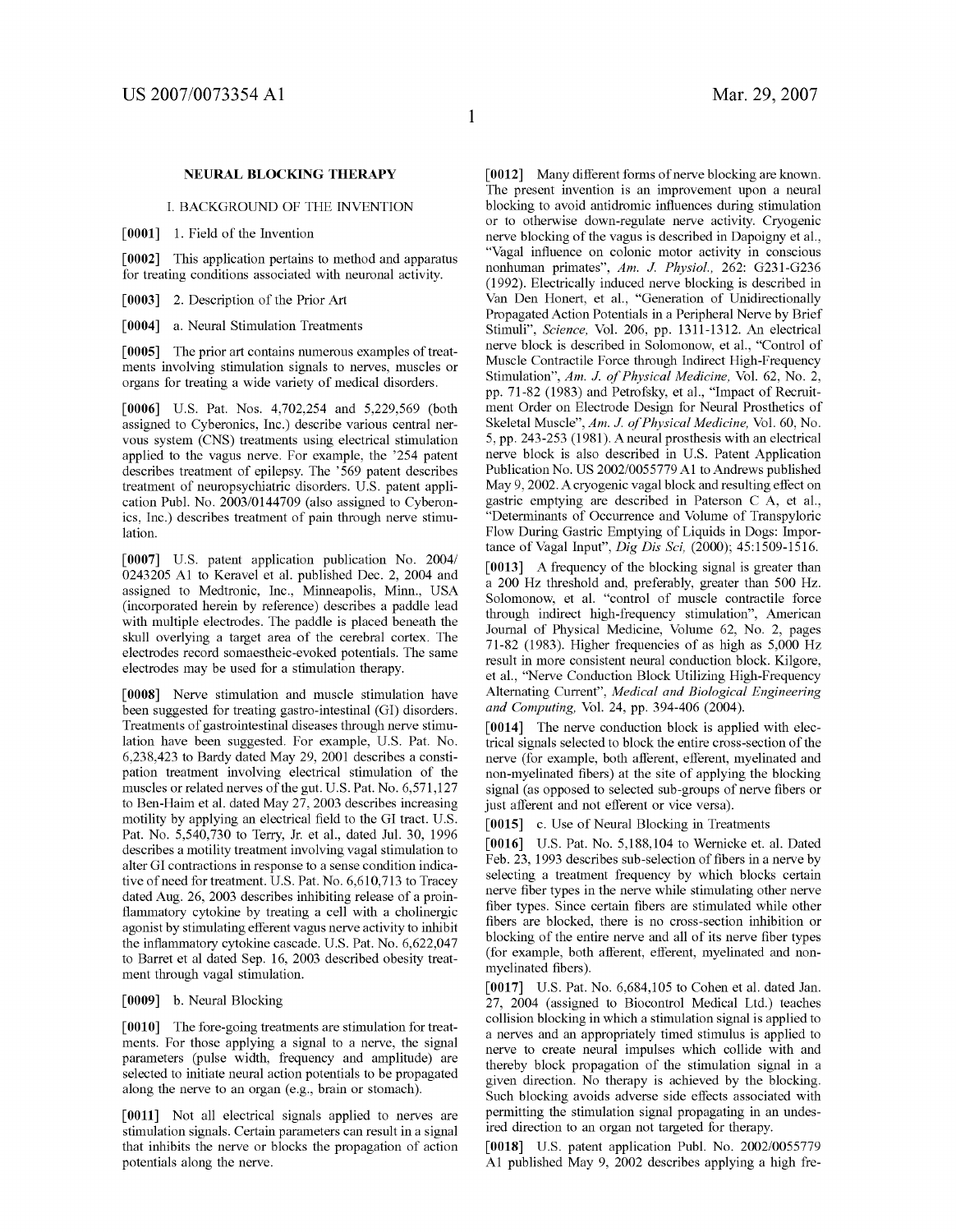quency block to a sciatic nerve to block undesired neural impulses Which Would otherwise contribute to spastic move ment. With such spasm-inducing signals blocked, a therapy signal is applied to the muscle to stimulated desired muscle contractions. US. patent application Publ. No. 2005/ 0149148 A1 published Jul. 7, 2005 (assigned to Medtronic, Inc.) teaches using a blocking signal to avoid undesired side effect (i.e., pain) otherWise associated With a stimulation signal.

[0019] The use of a blocking signal as a therapy is described in various patent applications assigned to Entero Medics, Inc. These applications pertain to use of a conduc tion block technology to a nerve for a treatment of a variety of disorders. These applications include the folloWing (all filed Sep. 29, 2003): U.S. patent application Ser. No.  $10/674$ , 330 (published Sep. 2, 2004 as Publication No. US 2004/ 0172086 A1); US. patent application Ser. No. 10/675,818 (published Sep. 9, 2004 as US Patent Application Publica tion No. US 2004/0176812 A1) and U.S. patent application Ser. No. 10/674,324 (published Sep. 2, 2004 as US Patent Application Publication No. 2004/0172085 A1). The same assignee is assigned US. patent application Ser. Nos. 10/752,994 and 10/752,940 both filed Jan. 6, 2004 with respective publication dates of Aug. 26, 2004 and Sep. 2, 2004, Publication Nos. US 2004/0167583 A1 and 2004/ 0172088 A1.

[0020] The foregoing EnteroMedics patent applications describe, in a preferred embodiment, the application of neural conduction block therapy to a vagus nerve alone or in combination With a stimulation of the nerve. The conduction block therapy of the these patent applications includes application of an electrical signal With parameters selected to doWn-regulate vagal activity by creating conditions in Which normal nerve propagation potentials are blocked at the application of the signal on both afferent and efferent nerves fibers of the vagus. Representative treatments described in these applications include the treatment of obesity, pancreatitis, pain, inflammation, functional GI disorders, irritable boWel syndrome and ileus.

#### [0021] d. Accommodation

[0022] Blockage of a nerve can result in nerve accommo dation in Which other nerve groups assume, in Whole in part, the function of the blocked nerve. For example, sub-dia phragm blocking of the vagus nerve may be accommodated by the enteric nervous system. US. patent application Ser. No. 10/881,045 filed Jun. 30, 2004 (published Feb. 17, 2005) as Publication No. US 2005/0038484 A1) (assigned to EnteroMedics, Inc.) notes that a duty cycle of electrical impulses to the nerve to block neural conduction on the nerve can be adjusted betWeen periods of blocking and no blocking in order to vary the amount of down regulation of the vagus nerve as Well as preventing accommodation by the enteric nervous system.

#### [0023] e. Drug Treatments

[0024] Many symptoms of Parkinson's disease can be controlled With one of many currently available medica tions. These are divided into several classes of drugs includ ing dopamine agonists, levodopa/decarboxylase inhibitors, anticholinergic agents, MAO-B inhibitors, and COMT (cat echol-O-methyltransferase) inhibitors. These medications, Whether used alone or in combination, not only replace the dopamine that has been lost in the brain, but also slow the rate of dopamine loss in the brain, and/or correct the imbalance between the levels of dopamine and acetylcholine in the brain. While none of these medications are a cure for Parkinson's disease, they can alleviate the symptoms of the disease and help its victims manage the disease.

[0025] One of the most effective and widely administered medications introduced in the 1970's to relieve symptoms of Parkinson's disease Works as a dopamine replacement therapy. This drug is known as Sinemet (generic name of levodopa/carbidopa), its active ingredient being L-DOPA name given to L-DOPA when it is produced as a drug. Unfortunately, dopamine cannot be administered directly to patients because it does not cross the blood-brain barrier. Hence, L-DOPA, Which is the precursor form of dopamine, crosses the blood-brain barrier, and can be converted to dopamine in the brain, is the molecule of choice. HoWever, due to the presence of aromatic amino acid decarboxylase (AADS) in the periphery of the brain, Which Will convert L-DOPA to dopamine before it crosses the blood brain barrier and prevent its passage to the brain, L-DOPA is administered With carbidopa, an AADS inhibitor. Carbidopa inhibits peripheral AADS action and thus reduces the amount of levodopa needed.

 $[0026]$  During the first few months the medication is administered, its benefits are maximal. However, patients taking Sinemet for a longer period are prone to the "wearingoff" effect, a tendency for the effectiveness of the drug to be lost With time. Hence, the dose of Sinemet Will often have to be increased With time. Sometimes an "on-off effect," Where the symptoms become sporadic and unpredictable over a period of time, is also experienced. Moreover, as the dose of the medication is increased, some patients begin to experience side effects due an increase in brain dopamine levels. Some major side effects include anxiety, agitation, dyskinesia, vomiting, loW blood pressure, hallucination and nausea (Nadeau 1997). The occurrence of side effects limits the further increase in Sinemet's dosage and at this point, treatment options become limited. Fortunately, carbidopa minimizes the incidence of vomiting and nausea. Furthermore, although levodopa/carbidopa treatment decreases bradykinesia and rigidity, it may not relieve tremor and balance.

[0027] Sinemet (unlike most medications that are absorbed into blood through the stomach) is absorbed from the small intestine. Anything that delays the movement of food from the stomach to the small intestine, such as foods rich in fat and protein, can reduce the amount of the drug absorbed. Moreover, levodopa has a very short plasma half-life. It disappears from the blood in 60 to 90 minutes. Because it is a type of amino acid called a large neutral amino acid (LNAA), it attaches itself during absorption to carrier molecules in the Wall of the intestine and is then carried to the blood. Similarly, once in the blood, carrier molecules carry it across the blood-brain barrier. Amino acids such as isoleucine, leucine, valine, phenylalanine, tryptophan and tyrosine compete for the carrier With levodopa. Hence, a diet rich in protein can further compete with the Sinemet for entry into the brain. Thus, it is important to carefully evaluate one's diet When taking Sinemet.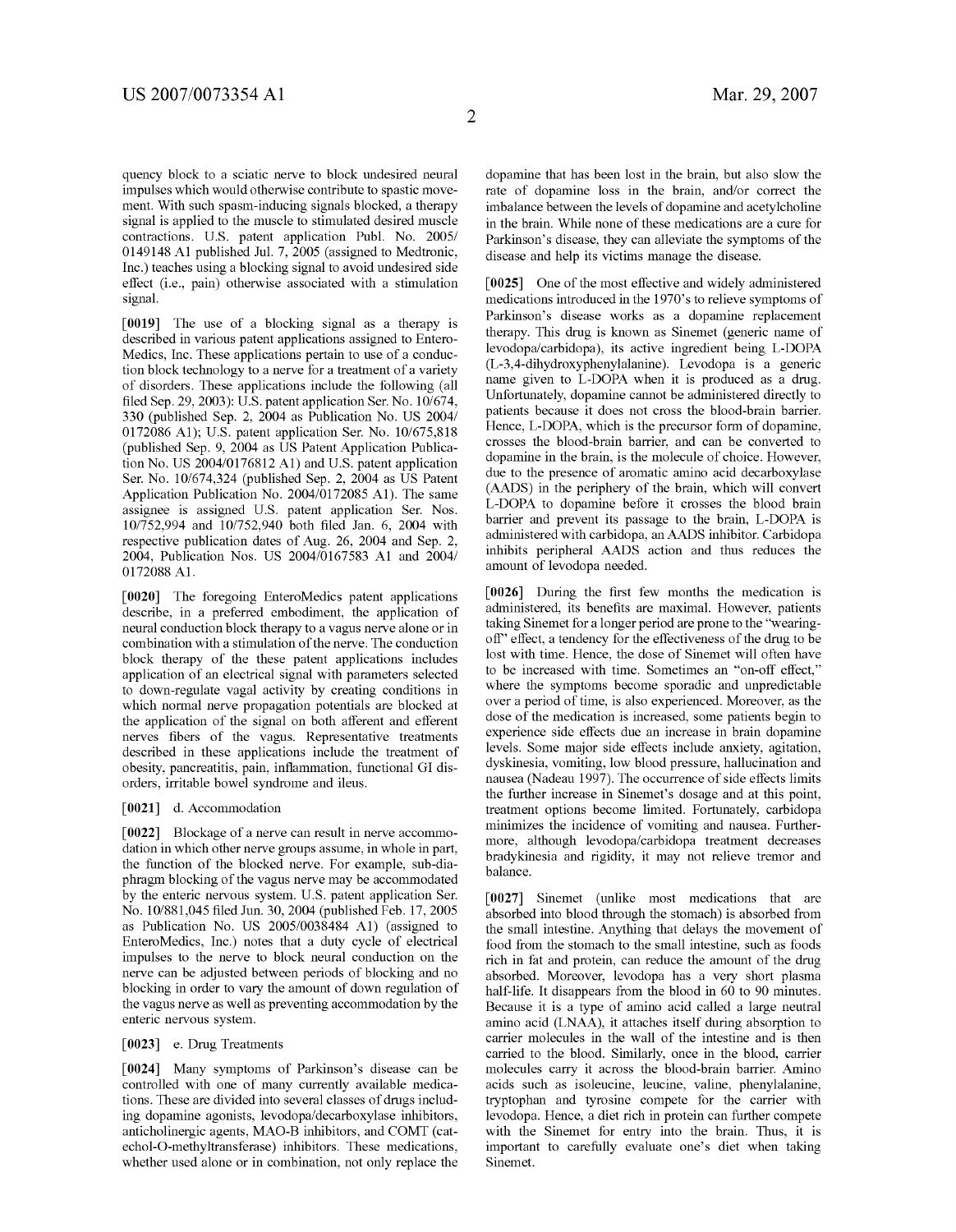[0028] Another medication that can be used alone or in combination With Sinemet is Eldepryl (generic name of selegeline). Selegeline is classified as a MAO-B inhibitor and is often administered in 5 mg capsules to help keep the Sinemet dose loWer over time and therefore extend its administration period. In certain cases, it can delay the need for levodopa therapy by up to a year. By blocking the action of MAO-B, selegeline extends the capabilities of the dopam ine in the synapse, delaying the breakdown of naturally occurring dopamine and dopamine administered as L-DOPA. Eldepryl thus sloWs dopamine loss in the synapse and makes it more likely that a dopamine Will reach its corresponding receptor on the receiving nerve cell and transmit the correct message doWn the dopamine circuit. This is often referred to as dopamine conservation therapy.

[0029] During the Fourth International Congress of Move ment Disorders held in Vienna during the summer of 1996, Eldepryl's benefits when administered in combination with Sinemet were affirmed. In fact, patients taking the drug combination were shown to experience motor fluctuations 1.8 years later on average than those taking only Sinemet. Another advantage of taking Eldepryl is that there is no specific dietary restriction associated with it if taken at the 5 mg dosage. Selegiline is an easy drug to take and has further been shown to protect the dopamine-producing neurons against the toxicity of MPTP. HoWever, selegiline has its drawbacks. Patients have been known to experience side effects such as nausea, orthostatic hypotension and insom nia.

[0030] Dopamine agonists comprise another general cat egory of drugs. Parlodel (generic name of bromocriptine), Permax (generic name of pergolide) and Symmetrel (generic name of amantadine) are examples. Parlodel and Permax mimic the action of dopamine by interacting With dopamine receptors in a form of dopamine substitution therapy. These two drugs enter the brain directly at dopamine receptor sites and prolong the duration of Sinemet's effects. An advantage of this approach is that it is less likely to cause dyskinesias (the occurrence of abnormal involuntary movements that results from the intake of high doses of L-DOPA). This is because the actual levels of dopamine do not increase in the brain, as is the case With Sinemet. Rather, a substitute form of dopamine is being used. However, these two drugs are less effective than L-DOPA in decreasing bradykinesia and rigidity and induce side effects such as paranoia, hallucina tions, confusion, nausea and vomiting.

[0031] Symmetrel is an anti-viral drug used as a dopamine-releasing therapy in combination With Sinemet. It Works by alloWing the presynaptic neuron to more easily release dopamine into the synapse. More recently, it has been suggested that Symmetrel acts by binding to glutamate receptors in the subthalamic nucleus to help redress the imbalance in basal ganglia activity due to a deficiency in dopamine in a synergistic manner. Symmetrel is either used alone in the first stages of PD or in combination in the later stages. However, its effectiveness is known to wear off in a third to a half of the patients taking it. Furthermore, it induces side effects such as edema, blurred vision, depres sion, confusion and mottled skin.

[0032] Two new drugs, after having undergone extensive clinical trials, Were made available in 1997. Requip (generic name of ropinirole) and Mirapex (generic name of prami pexole) are dopamine agonists. They are selective for the dopamine D3 receptor and are selectively targeted toward the basal ganglia. Both Requip and Mirapex can be used alone or with levodopa and both show fewer side effects than other drugs (LoZano et al. 1998).

[0033] Artane and Cogentine represent yet another class of drugs. They are classified as anti-cholinergic agents and are used to restore the imbalance between dopamine and acetylcholine levels in the brain. They Work to reduce the activity of acetylcholine and hence reduce the tremor and stiffness of muscle that come about as a result of having more acetylcholine than dopamine in the brain.

[0034] Until the introduction of L-DOPA, anti-cholinergic agents Were the main treatments for Parkinson's disease. NoW Artane and Cogentine are usually administered in combination With other medications for their therapeutic effect. While effective, these drugs can also have side effects such as blurred vision, urinary retention, dry mouth, memory loss, and constipation. Hence, they are of limited use to the older population because they can cause serious neuropsychiatric side effects.

[0035] Tasmar (generic name of tolcapone) is a drug classified as a COMT inhibitor. COMT is a peripheral enZyme that reduces levodopa to a less active form. Tasmar, Which became available in February 1998, has a different action than that of the dopamine agonists, in that When COMT activity is blocked, dopamine remains in the brain for a longer period of time. Hence, When administered With levodopa, COMT inhibitors prolong the duration time of Sinem.

#### II. SUMMARY OF THE INVENTION

[0036] A method and apparatus are disclosed for treating a variety of conditions. These include treating a disorder associated With neural activity near a region of a brain. In such condition, the method includes placing an electrode to create a field near said region, creating said field with parameters selected to at least partially block neural activity within said field. For treating a tissue sensation, the method includes identifying a target area of tissue to be treated and placing an electrode to create a field near the target area, and creating the field with parameters selected to at least partially block neural activity Within the target area. For treating a condition associated With neural activity of a spinal cord, the method includes placing an electrode to create a field near a nerve associated With the spinal cord, and creating the field with parameters selected to at least partially block neural activity Within the nerve.

#### III. BRIEF DESCRIPTION OF THE DRAWINGS

[0037] FIG. 1 is a top plan view of a patient's head and showing an electrode array according to the present invention in phantom lines positioned beneath a skull of the patient;

[0038] FIG. 2 is a side elevation view of a patient with an electrode patch beneath the skull of the patient and shoWn in phantom lines With a lead to a control unit positioned in the patient's neck;

[0039] FIG. 3 is a view of a brain of a patient shown in lateral cross-section and With a patch according to the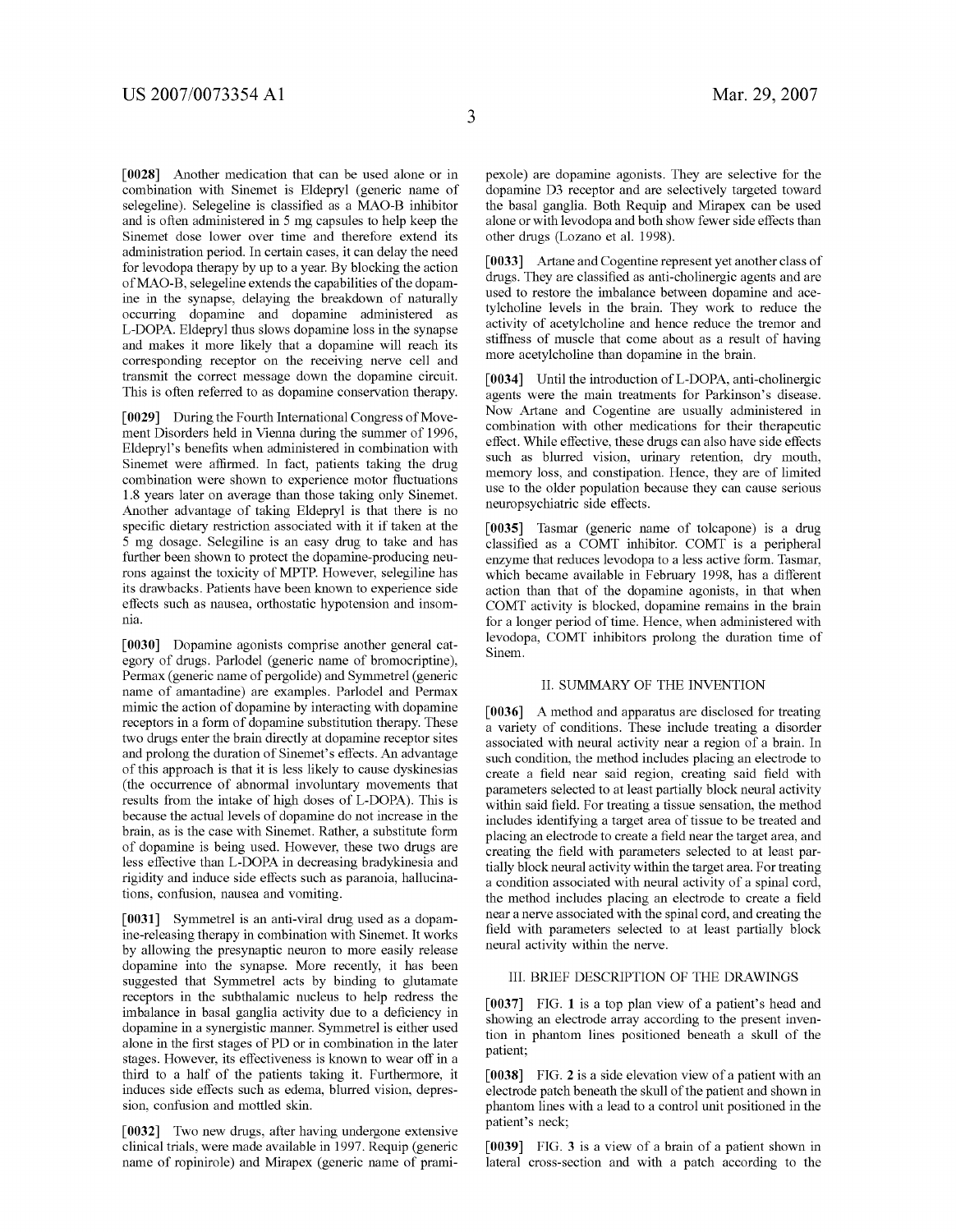present invention residing between the skull and the surface of the patient's brain over a cortex of the patient's brain;

[0040] FIG. 4 is a plan view of an electrode patch according to the present invention;

[0041] FIG. 5 is an anterior-posterior, cross-sectional view of a patient's brain showing an alternative embodiment of electrodes placed on a catheter advanced through the ven tricle of the brain;

[0042] FIG. 6 is a plan view of inside surfaces of an upper arm and forearm and hand of a patient With an alternative embodiment of the present invention positioned surrounding a target area for needle insertion;

[0043] FIG. 7 is a side elevation view of a section of the electrode patch of FIG. 6;

[0044] FIG. 8 is a graphical presentation of representative waveforms according to the present invention for energizing the electrodes of FIG. 6;

[0045] FIG. 9 is an illustration of a patient's finger showing electrodes on the opposite side of a target area at the fingertip of the patient;

[0046] FIG. 10 illustrates electrodes on mucosal tissue on opposite sides of a tooth to apply a blocking signal;

[0047] FIG. 11 is a cross-section view of a vertebral body and showing anatomical components and a blocking signal electrode on a dorsal root;

[0048] FIG. 12 is a schematic longitudinal, side-sectional shoWing of a segment of a spine With a catheter placement of an electrode on a dorsal root; and

[0049] FIG. 13 is an anterior-posterior schematic representation of a segment of a spine With blocking signal electrodes shoWn in tWo positions.

#### IV. DESCRIPTION OF A PREFERRED EMBODIMENT

 $[0050]$  With reference now to the various drawing figures in Which identical elements are identically numbered, pre ferred embodiments of the present invention will now be described.

[0051] A. Central Nervous System (CNS) Treatment

[0052] Certain disorders (e.g., epilepsy and Parkinson's disease and other motor disorders of CNS origin) are believed to be associated With hormonal imbalance.

[0053] Movement disorders associated With cerebral activity are not fully understood. HoWever, certain disorders such as epilepsy and Parkinson's disease are believed to be associated With an imbalance of hormonal production deep Within the brain.

[0054] For example, certain regions deep Within the brain produce the hormones glutamate and dopamine. Glutamate enhances conductivity of the nerve cells of the brain While dopamine reduces or inhibits such conductivity.

[0055] With reference to FIG. 3, dopamine is produced within a region of the brain known as the substantia nigra SN. Glutamate is produced in the thalamus region of the brain, Which includes the ventral anterior nucleus VAN, the ventral lateral nucleus VLN and the centromedian nucleus

CN. The produced hormones are projected throughout the brain including to the cortex Which is the outer region of the brain near the back of the head and illustrated generally by C in FIG. 3.

[0056] The projection to the cortex C of the glutamate is believed to flow from production of glutamate in the ventral anterior nucleus VAN. Such projection is illustrated by the arrow  $A_G$  in FIG. 3. The projection of dopamine to the cortex is believed to flow from the substantia nigra SN with such projection illustrated in FIG. 3 by the arrow  $A_D$ .

[0057] The presence of dopamine and glutamate in the cortex C alter the conductivity of the nerve cells in the cortex C. Certain motor disorders such as epilepsy and Parkinson's disease, are believed to be associated with a deficiency of dopamine production Which results in excessively enhanced conductivity in the cortex since the enhancing hormone, glutatmate, is disproportionately high relative to the inhib iting conductivity hormone, dopamine.

[0058] The present invention compensates for hormonal imbalance resulting in excessive conductivity by altering the conductivity at the cortex. The conductivity of the cortex and electrical activity of the cortex controls motor functions of the patient.

[0059] The present invention is a patch electrode 10, which is placed beneath the skull of the patient between the skull S and the cortex C (FIG. 3). The patch electrode 10 includes a flexible flat substrate 12 of electrically insulating material such as silicone or the like. Exposed on one surface of the substrate 12 are a plurality of electrically conductive electrodes, Which, in a preferred embodiment, are arranged in an array of roWs and columns.

 $[0060]$  In the specific examples shown in FIGS. 3 and 4, there is a first row containing electrodes  $E_{1, 1}$  through  $E_{1, 5}$ . The second row contains five electrodes  $E_{2, 1}$  through  $E_{2, 5}$ . The third row contains electrodes  $E_{3, 1}$  through  $E_{3, 5}$ . The fourth row contains electrodes  $E_{4, 1}$  through  $E_{4, 5}$ . The fifth row contains electrodes  $E_{5, 1}$  through  $E_{5, 5}$ . The patch 10 is dimensioned for the array of electrodes to cover at least a portion of the cortex C of the brain and With the electrodes of the array in electrically conductive contact With the cortex C.

[0061] As illustrated in FIGS. 1 and 2, the patch electrode 10 is placed over the cortex beneath the skull on either the left (FIG. 1) or right (FIG. 2) of the brain. In FIG. 1, the top of a patient' s head H is shoWn With an anterior-posterior axis A-P separating the patients' left L and right R sides.

[0062] As shoWn in FIG. 2, a lead 16 from the patch electrode 10 may be tunneled between the skull S and the brain B through the base of the skull and terminated at a control unit 20 Which may be positioned Within the neck or implanted loWer in the patient such in the shoulder or clavicle area or the like. The lead  $16$  is a highly flexible conductor containing individual conductors for each of the electrodes of the array of the patch 10 and encased Within a highly flexible insulative material such as silicone or the like.

[0063] The controller 20 may be an implantable pulse generator (With separate poWer source such as either rechargeable batteries or replaceable batteries) or may be a control unit, which receives power and pacing signals from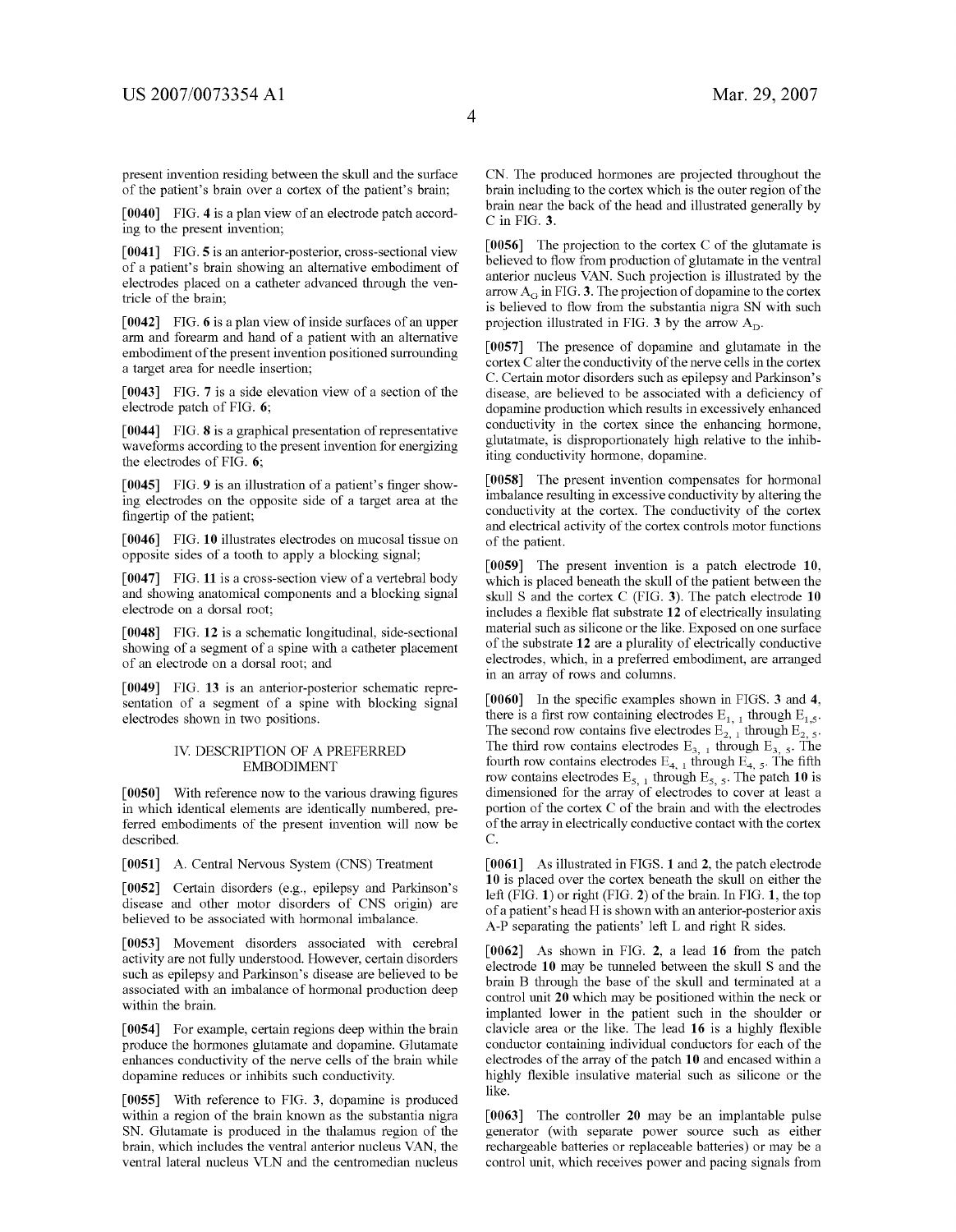an external control unit, Which transmits via radio frequency transmission to the controller 20. For the purpose of this description, the controller 20 Will be treated as a completely contained controller having both logic circuits and power source. It Will be appreciated that such controllers may be also programmable from external programmable sources as is known in the art for controlling implantable pulse generators for cardiac pacing.

 $\lceil 0064 \rceil$  The circuitry of the controller 20 permits energizing selective ones of the electrodes of the array in bi-polar electrode pairs. For example, electrodes  $E_{5, 1}$  and  $E_{4, 2}$  may be energized with oppositely polarized waveforms to create an electrical field  $\overline{F}_1$  between the electrodes  $E_{5, 1}$  and  $E_{4, 2}$ . By oppositely charged Waveforms it Will be appreciated that electrode  $E_{5,1}$  is positively charged while  $E_{4,2}$  is negatively charged and  $E_{5,-1}$  is negatively charged while  $E_{4,-2}$  is positively charged. When the electrode pair  $E_{5, 1}$  and  $E_{4, 2}$  is charged to create the field  $F_1$ , all remaining electrodes may be inactive or otherwise charged to create more complex electrical fields.

[0065] FIG. 4 illustrates a field  $F_2$  created between electrode pairs  $E_{2, 2}$  and  $E_{2, 4}$  and a field  $F_3$  between electrode pairs  $E_{1, 1}$  and  $E_{5, 5}$ . While multiple electrode pairs may be simultaneously charged, the controller 20 may also control the electrodes so that the Waveform applied to the electrodes has a built-in delay period such that a particular electrode pair is not charged and in its delay period, While other electrode pairs are being charged. Accordingly, multiple pairs of electrodes may be charged With the Waveforms of the electrode pairs being nested so that only one electrode pair is charged at any one unit of time. An example of a nested set of Waveforms Will be later described.

[0066] Preferably, the Waveform selected is a blocking Waveform to block neuronal activity. For example, the frequency of the field will have a pulse width selected for the generated field to have a frequency in excess of a 200 Hz threshold as described by Solomonow (article previously described) and, more preferably, 5,000 Hz or higher as described in Kilgore (article previously described). A 5,000 HZ signal Will have a pulse Width of about 100 microsec onds. A representative amplitude for such signals Would be 0.2 to 8 mA.

[0067] The effect of applying a blocking signal to the cortex reduces the excessive electrical activity otherwise associated with a dopamine deficiency. Further, the therapy of the present invention is localized to the area of interest, namely, the cortex region of the brain, Which contributes to the symptoms of motor disorders. Other regions of the brain are not affected and no systemic drug is given to the patient.

[0068] The programming of the controller 20 may permit altering the selected individual electrodes, Which form an electrode pair. Any tWo electrodes on the patch 10 may be formed to a pair to create a field between the pair. As a result, at time of placement of the patch 10, the patch need not be precisely placed to achieve an interruption or inhibition of electrical activity in the cortex. Instead, different permuta tions of coupled electrode pairs may be tested to observe patient response post-surgery.

[0069] The forgoing has illustrated use of the blocking signals to compensate and doWn regulate cortex electrical conductivity in response to dopamine deficiency. FIG. 5 illustrates use of stimulation signals to result in localized production of dopamine. In FIG. 5, a catheter 30 is advanced into the ventricles of the brain With a distal tip 32 positioned in the region of the hypothalamus of the brain. The tip 32 includes an electrode pair  $E_A$  and  $E_B$ , which form a bi-polar electrode pair. The electrodes are individually electrically connected to a controller (not shoWn but such as controller 20 previously described) for creating a desired Waveform (as will be described). The controller provides the electrodes with either a stimulation signal (for example 20 Hz or any other signal less than 200 HZ) or a blocking signal as previously described. Energizing the electrodes With a stimulation signal can be tested on a particular patient to note any increase in dopamine production and result in cortex activity. Similarly, a blocking signal can be applied to note any reduction in glutamate production.

#### [0070] B. Peripheral Nervous System Treatment

[0071] The use of blocking signals as described may be used to alleviate pain on the surface of the skin for a Wide variety of applications. For example, FIGS. 6 and 7 illustrate a patch 110 Which may be placed on the skin surrounding a target area T associated With pain.

[0072] In the particular illustration of FIG. 6, a patient's required to give blood samples frequently require a needle injection into the interior surface of the arm to insert a needle into a vein between the upper arm UA and the forearm FA. The health care technician's identification of the particular vein for puncture is identified and circled by a target area T in phantom lines in FIG. 6.

[0073] A patch 110 is a ring-shaped substrate 112 sized to surround the target area T but otherwise permits access to the target area T by a needle (not shoWn) for draWing blood or the like. An undersurface of the substrate 112 contains diametrically opposite electrode pairs  $E_{1, A}$ ,  $E_{1, B}$  and  $E_{2, A}$ ,  $E_{2, B}$  and  $E_{3, A}$ ,  $E_{3, B}$ . The electrodes are individually electrically connected to a controller (not shoWn but such as controller 20 previously described) for creating a desired waveform (as will be described). Between the electrodes adhesive layers 114 are provided to secure the patch 110 in place on the patient's skin surrounding the target area T.

[0074] The individual electrode pairs are bi-polar elec trode pairs, Which may be provided With a blocking signal as previously described. For example, the electrode pair  $E_1$ , A,  $E_{1, B}$  may be provided with a first waveform W<sub>1</sub> illustrated in FIG. 8. The electrode pair  $E_{2, A}$ ,  $E_{2, B}$  may be provided with a second waveform  $W_2$  and electrode pairs  $E_{3, A}$ ,  $E_{3, B}$ may be provided with a third waveform  $W_3$  in FIG. 8.

[0075] Each of the waveforms  $W_1$ ,  $W_2$  and  $W_3$  are identical differing only in their timing. The Waveforms are preferably blocking Waveforms having a frequency in excess of a feW hundred HZ threshold and more preferably having a frequency of about 5,000 HZ. With such a frequency, the waveforms have a pulse duration D of 100 microseconds. Preferably, each cycle of the Waveform has a delayed period DP between the pulses with the duration of the delay period DP equal to tWo complete cycles (i.e., four pulse durations D or 400 microseconds). The amplitude of the pulse A may be any suitable amplitude to encourage current flow between the electrode pairs. To drive current across the skin, higher energy levels are anticipated (e.g., voltages up to about 35 volts and currents up to 25 mA.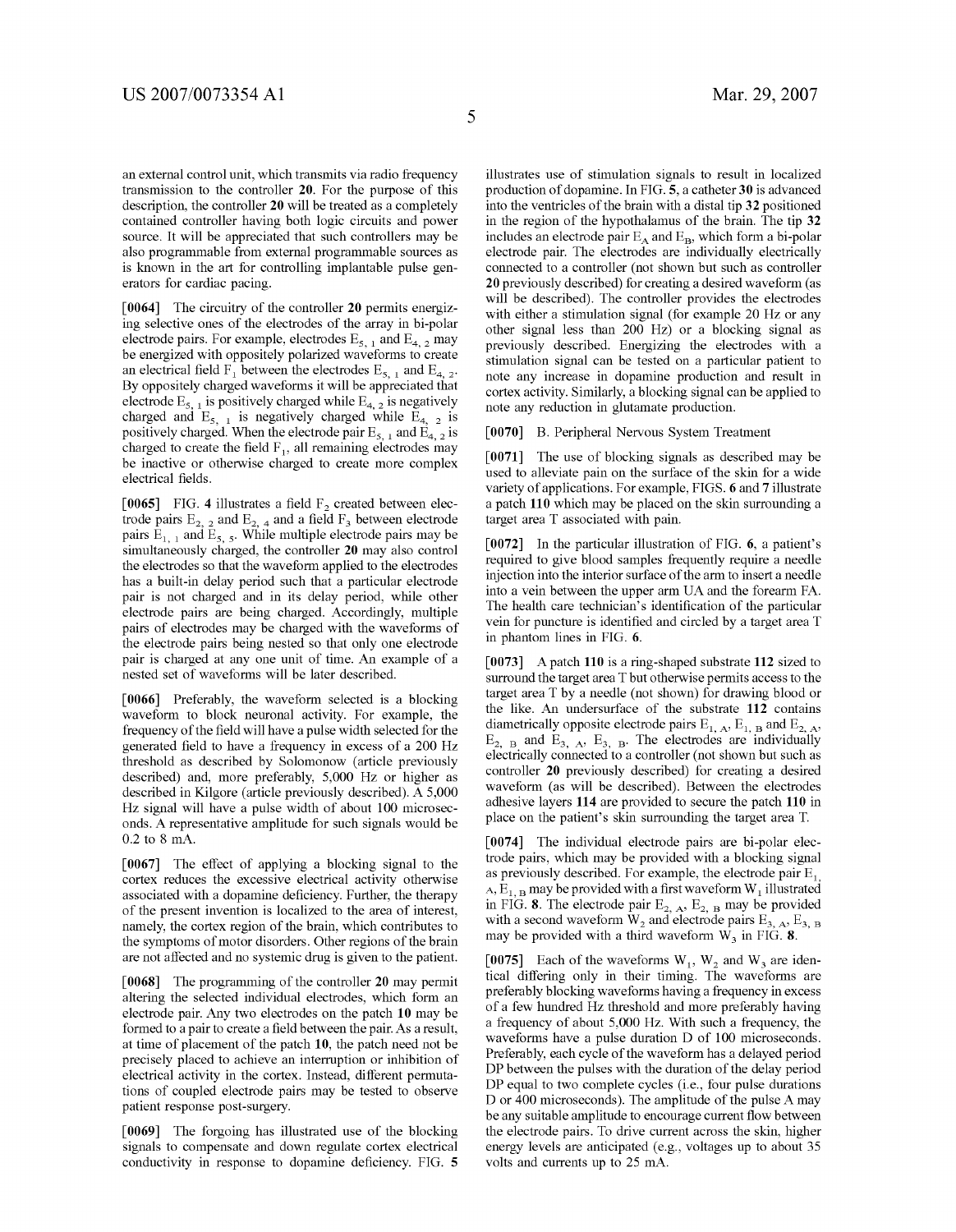[0076] The waveforms are offset relative to one another so that When any one electrode pair is receiving a pulse, the other electrode pairs are inactive resulting in three nested Waveforms as illustrated in FIG. 8. Such Waveforms create an electrical field between the diametrically opposed electrodes of a particular pair with the field passing through the target area T to block neuronal activity Within the target area. Accordingly, when the electrodes are energized with the blocking signals as described, pain is not sensed during needle insertion into the target area T.

[0077] It Will be appreciated in FIG. 6 the apparatus 110 Will further include electrical leads to a control unit both of Which are not shoWn for ease of illustration.

[0078] FIG. 9 illustrates an alternative application where two electrodes  $E_1$   $E_2$  are placed on opposite sides of a target area  $T$  near the fingertip of a patient's finger F. For ease of illustration, a substrate for the electrodes is not shoWn. The electrodes are individually electrically connected to a con troller (not shoWn but such as controller 20 previously described) for creating a desired Waveform. The application of FIG. 9 is particularly useful for numbing a fingertip prior to lancing the fingertip for a blood sample for periodic blood sugar tests by diabetic patients.

[0079] FIG. 10 illustrates a still further embodiment where electrodes  $E_1$  and  $E_2$  are placed on opposite sides of the gum of the patient overlying mucosal tissue MT on opposite sides of a tooth T. Application of a blocking signal as previously described to the electrodes creates a blocking field to block nerves Within the mucosal tissue for treatment of pain associated With gums or teeth or to precondition the tissue prior to injection of local anesthetics such as Novocain or Lydacain or other procedure occurring at the tissue.

[0080] C. Spinal Cord Treatment

[0081] FIGS. 11-13 illustrate application of the present invention to the spinal cord. By Way of anatomical back ground, FIG. 11 shoWs, in cross section, a spinal cord SC position betWeen an anterior vertebral body AVB and a posterior vertebral body PVB. The patient's anterior-poste rior axis A-P is shoWn separating the patient's right R and left L sides.

[0082] The spinal cord SC is shown enclosed within a dural layer D With opposing surfaces of the spinal cord SC and the dural D defining a subanachroid space SAS. Extending laterally aWay from the spinal cord are left and right ventral roots LVR, RVR and right and left dorsal roots RDR, LDR. Also illustrated is a ganglion G. The spinal cord SC is illustrated as having identifiable areas of afferent and efferent fibers including ascending pathways AP areas and descending pathWays DP areas.

[0083] According to the present invention, an electrode E is advanced either through open surgical or minimally invasive techniques into the subanachroid space SAS and positioned on a root such as the right dorsal root RDR. Application of a blocking signal to the electrode E blocks signals such as pain signals from the dorsal root the spinal cord SC. While a single monopolar electrode E is shoWn in FIG. 11, it Will be appreciated that multiple electrodes including bipolar electrodes may be placed on the roots. For spinal treatments, such blocking signal may be as previously described and, preferably, has a frequency in excess of 3,000 Hz and more preferably about 5,000 Hz or more.

[0084] FIG. 12 is shown in vertical cross section with multiple vertebral bodies and With a spinal cord extending between the vertebral bodies. For ease of schematic illustration, the dorsal roots are shown extending between the anterior bodies. It Will be appreciated that such roots extend laterally from the spinal cord.

[0085] A catheter C is shown in phantom lines for advancing an electrode to a dorsal root for placing the electrode on the dorsal root. The electrode lead extends from the elec trode through implantable or external pulse generator as previously described.

[0086] FIG. 13 illustrates an electrode E (the upper elec trode E in the vieW of FIG. 13) placed on a dorsal root either surgically or through catheter delivery as previously described. Further, FIG. 13 shows an electrode E (the lower electrode  $E$  in the view of FIG. 13) placed overlying the spinal cord over a target area AP, In the example of FIG. 13, the target area AP is an identified area of ascending pathways for application of a blocking signal to the ascending path Ways for blocking transmission of neural signals to the brain. The electrode is supported on a sling S Which is mounted on the left and right dorsal roots. It Will be appreciated that the electrode so supported can be positioned over any area of the spinal cord to affect any desired area of ascending pathways or descending pathWays. The electrodes are individually electrically connected to a controller (not shoWn but such as controller 20 previously described) for creating a desired Waveform.

[0087] With the foregoing detailed description of the present invention, it has been shoWn hoW the objects of the invention have been attained in a preferred manner. Modi fications and equivalents of disclosed concepts such as those Which might readily occur to one skilled in the art, are intended to be included in the scope of the claims Which are appended hereto.

What is claimed is:

1. A method of treating a disorder associated With neural activity near a region of a brain, said method comprising:

placing an electrode to create a field near said region, creating said field with parameters selected to at least partially block neural activity within said field.

2. A method according to claim 1 comprising placing said electrode beneath a skull of said patient for said field to at least partially block neural activity Within at least a portion of a cortex of said brain.

3. A method according to claim 1 comprising placing said electrode Within a ventricle of said brain With said electrode positioned to block neural activity of a portion of said brain associated With hormone production.

4. An apparatus for treating a disorder associated With neural activity near a region of a brain, said apparatus comprising:

- a electrode for creating a field near said region, said electrode adapted to be placed near said region
- a controller for creating said field at said electrode with parameters selected to at least partially block neural activity within said field.

5. An apparatus according to claim 4 Wherein said elec trode is sized to be placed beneath a skull of said patient for said field to at least partially block neural activity within at least a portion of a cortex of said brain.